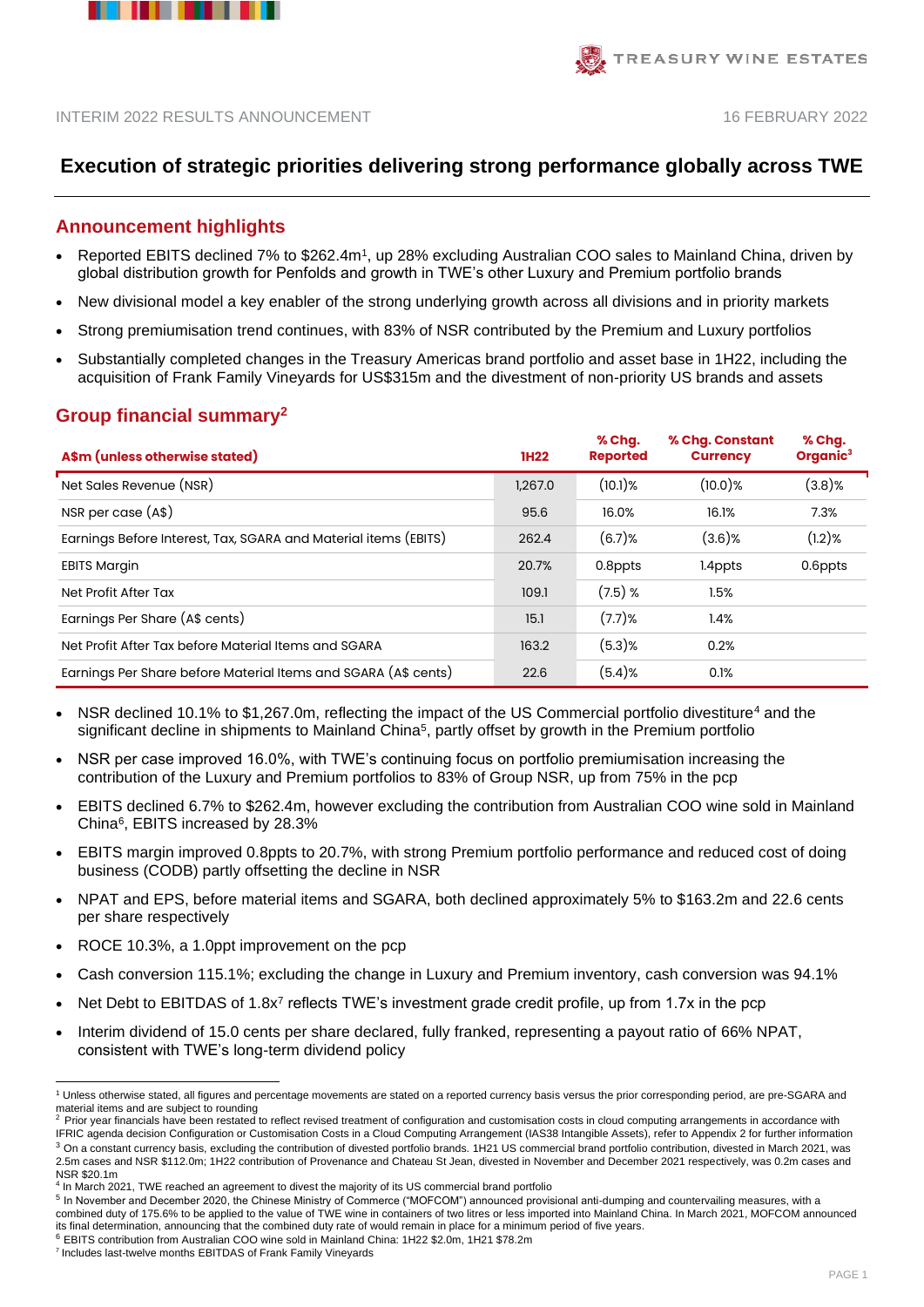



# **Divisional performance overview**

| A\$m                           | <b>1H22</b> | % Chg.<br><b>Reported</b> | % Chg. Constant<br><b>Currency</b> | % Chg.<br><b>Organic</b> |
|--------------------------------|-------------|---------------------------|------------------------------------|--------------------------|
| <b>NSR</b>                     |             |                           |                                    |                          |
| Penfolds                       | 382.7       | $(16.3)\%$                | $(16.3)$ %                         |                          |
| <b>Treasury Americas</b>       | 465.9       | $(8.5)$ %                 | $(7.7)$ %                          | 13.6%                    |
| <b>Treasury Premium Brands</b> | 418.4       | $(5.6)$ %                 | $(6.3)$ %                          |                          |
| Group                          | 1,267.0     | $(10.1)$ %                | $(10.0)$ %                         | $(3.8)$ %                |
| Luxury & Premium (%NSR)        | 82.7%       | 7.8ppts                   | 7.9ppts                            | 2.8ppts                  |
| <b>EBITS</b>                   |             |                           |                                    |                          |
| Penfolds                       | 165.1       | $(19.0)\%$                | $(17.4)$ %                         | -                        |
| <b>Treasury Americas</b>       | 85.2        | 18.8%                     | 26.9%                              | 46.0%                    |
| <b>Treasury Premium Brands</b> | 39.0        | 19.3%                     | 20.7%                              | -                        |
| Corporate                      | (26.9)      | 0.9%                      | 0.9%                               | $\qquad \qquad -$        |
| Group                          | 262.4       | $(6.7)$ %                 | $(3.6)$ %                          | $(1.2)$ %                |
| EBITS Margin (%)               | 20.7%       | 0.8ppts                   | 1.4ppts                            | 0.6ppts                  |

Focused execution of strategic priorities under the new divisional operating model delivered positive momentum throughout TWE in 1H22:

- Penfolds reported a 19% decline in EBITS to \$165.1m and an EBITS margin of 43.1% (down 1.4ppts). Reduced shipments to Mainland China were partly offset by strong growth across global priority markets and channels, with NSR and EBITS outside of Mainland China increasing by 49.1% and 32.1% respectively on a constant currency basis. Penfolds growth was particularly strong in Asian markets outside of Mainland China, where NSR grew 119%, supported by strong depletions trends. Increasing distribution in Asia, ANZ, Europe and the United States was a key execution highlight in 1H22.
- Treasury Americas reported a 19% increase in EBITS to \$85.2m and an EBITS margin of 18.3% (up 4.2ppts). The TWE priority portfolio continued its strong momentum, delivering 18.8% NSR growth, led by Luxury portfolio performance in the on-premise and DTC channels where progressive reopening trends continued. In 1H22, Treasury Americas substantially completed its significant asset and portfolio optimisation program with the divestment of Provenance, Chateau St Jean and surplus supply chain assets, in addition to the acquisition of Frank Family Vineyards, an excellent portfolio complement that supports Treasury Americas priorities for premiumisation, growth and margin expansion.
- Treasury Premium Brands reported a 19% increase in EBITS to \$39.0m and an EBITS margin of 9.3% (up 1.9ppts). NSR declined 5.6%, with the impact of reduced Commercial portfolio volumes in EMEA and ANZ moderated by the growth of key Premium portfolio brands, including 19 Crimes, Squealing Pig and Pepperjack. NSR per case increased 6.9%, reflecting strong portfolio premiumisation. Treasury Premium Brands continued its focus on innovation led portfolio growth, with the successful launch of the Wolf Blass Zero alcohol range and new multi-country of origin offerings for Rawson's Retreat and Blossom Hill key execution highlights.

# **Sustainability**

TWE continued to take considerable steps forward in 1H22 towards its sustainability ambition of *cultivating a brighter future*, including defining its sustainability strategy and setting a comprehensive suite of sustainability targets.

Key sustainability highlights in the period included:

- Improved reporting of progress against targets and commitments in the 2021 Sustainability Report
- Joining RE100, a global initiative bringing together the world's most influential businesses, underlining TWE's commitment to 100% renewable energy
- Refinancing \$1.4bn of existing debt facilities to include the establishment of Sustainability Linked Loans, providing a direct link between TWE's sustainability performance and its cost of capital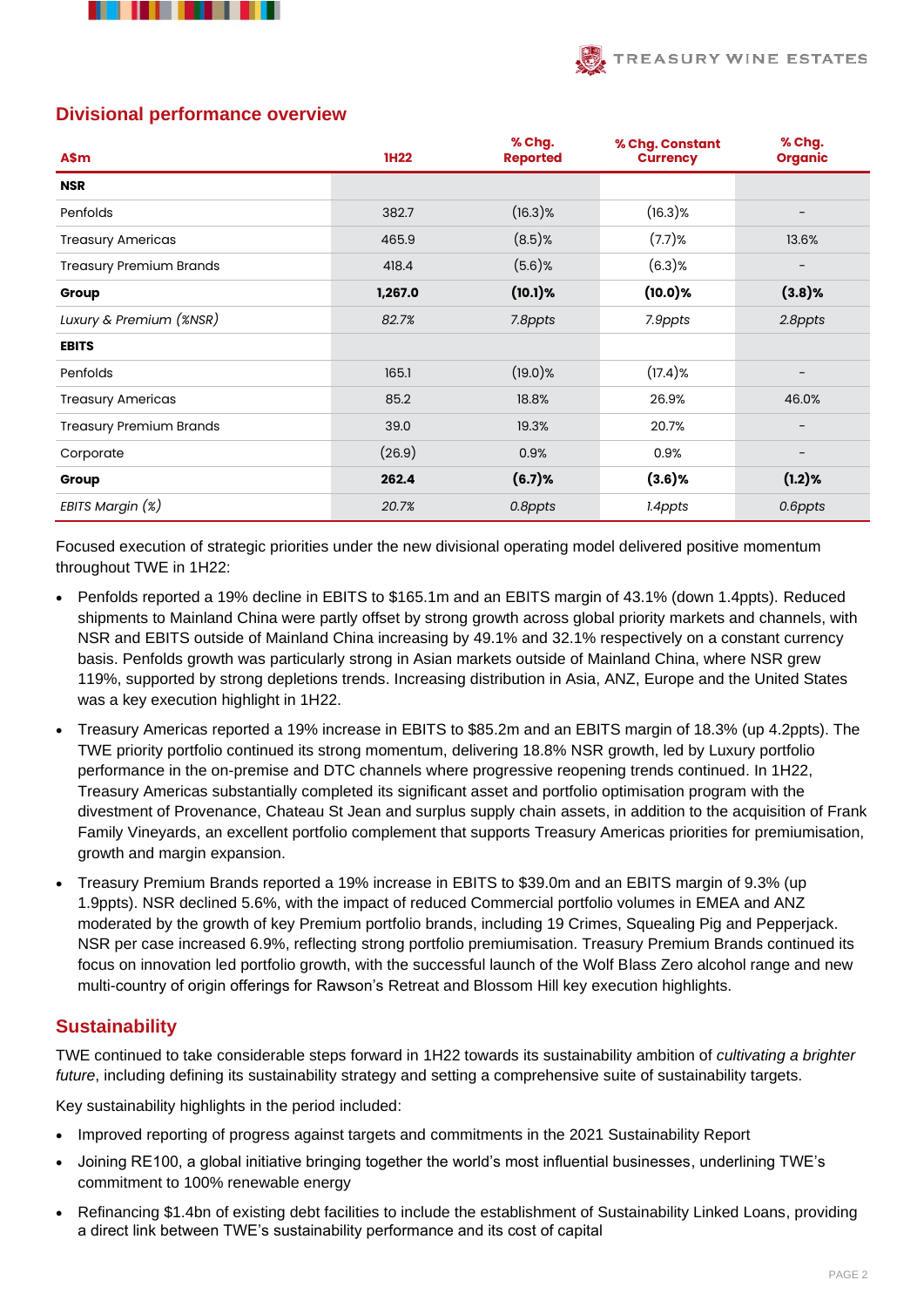



## **Future perspectives**

TWE's financial objective remains to deliver sustainable top-line growth and high-single digit average earnings growth over the long-term<sup>8</sup>.

TWE expects that trading conditions for the remainder of F22 will be broadly consistent with those in 1H22 across all key global markets and channels.

On today's results announcement, TWE's Chief Executive Officer Tim Ford commented:

"We are very pleased with our first half results, where we delivered comparable EBITS growth of 28% when taking into account the effective closure of the Mainland China market, while at the same time continuing with the implementation of important changes across the business. This performance reflects the focused execution of our plans and strategic priorities, led for the first time by Penfolds, Treasury Americas and Treasury Premium Brands. Each division is now on a clear and positive trajectory towards their respective long-term growth objectives, with the benefits of separate focus and accountability already very evident throughout TWE.

Following the past two years of significant change within TWE and the markets in which we operate, we have shifted our focus from a mindset of 'recovery and restructuring' to one of 'growth and innovation'. We have great confidence that by leveraging the unique strengths of our business – our people, our brands and our asset base – we are well placed to capitalise on the significant opportunities across the global markets in which we operate."

## **Conference call**

Treasury Wine Estates will host an investor and analyst webcast and conference call commencing at 10:00am (AEDT) on 16 February 2022. Links to register are provided below. A replay of the presentation will also be available on the website [www.tweglobal.com](http://www.tweglobal.com/) from approximately 1:00pm AEDT.

Conference call registration

<https://apac.directeventreg.com/registration/event/5373119>

Webcast registration

<https://edge.media-server.com/mmc/p/9vceup9s>

For the purposes of ASX Listing Rule 15.5, TWE confirms that this document has been authorised for release to the market by the Board.

### **Contacts / further information**

| <b>Investors</b>     | Media                |
|----------------------|----------------------|
| Bijan Taghian        | Melissa O'Neill      |
| Tel: +61 3 8533 3568 | Tel: +61 3 8533 3923 |
| Mob: +61 433 173 664 | Mob: +61 467 555 175 |

<sup>&</sup>lt;sup>8</sup> Organic, pre material items and on a constant currency basis.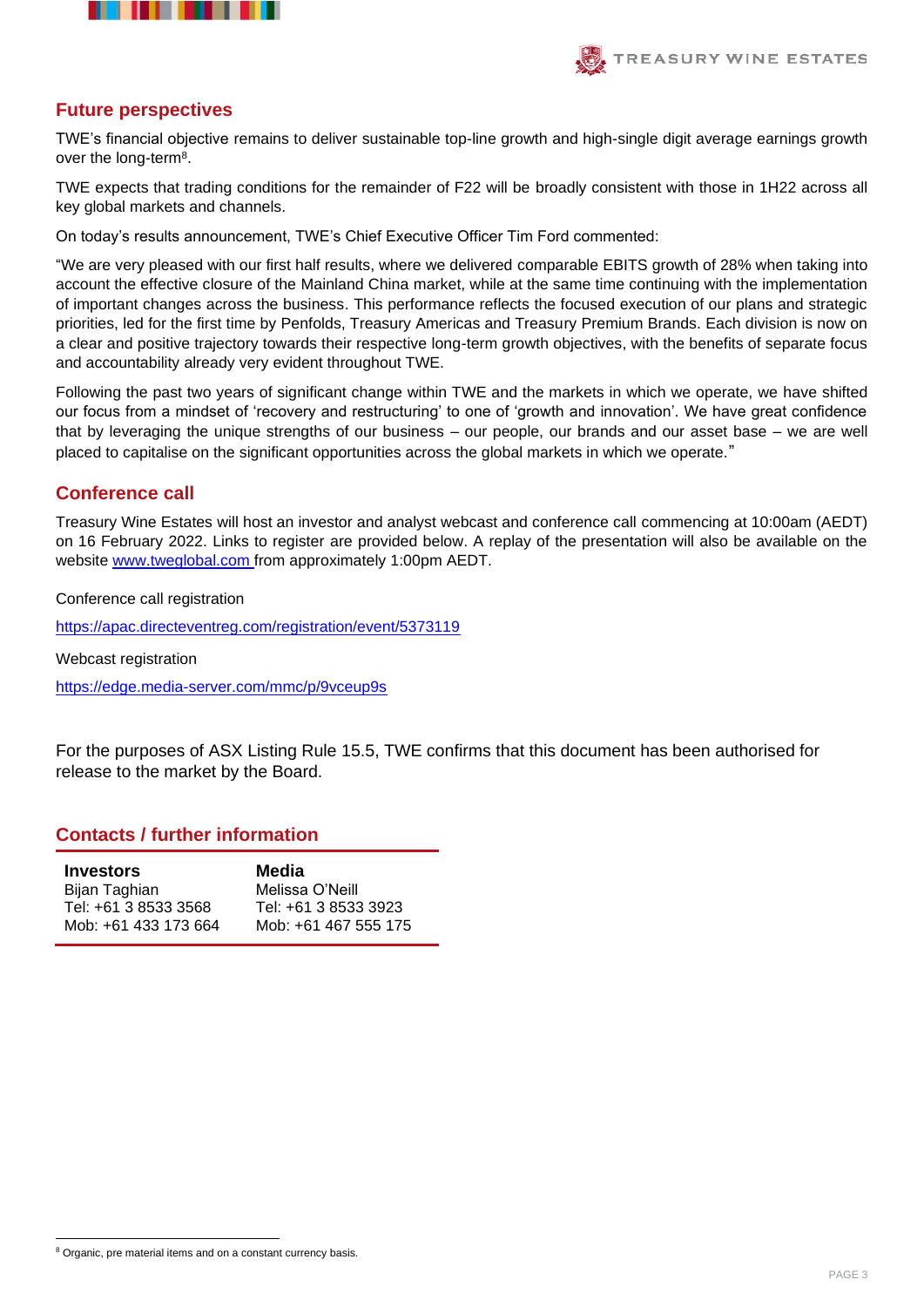



# **Profit and Loss<sup>9</sup>**

|                                                        |             | <b>Reported Currency</b> |               |             | <b>Constant Currency</b> |  |
|--------------------------------------------------------|-------------|--------------------------|---------------|-------------|--------------------------|--|
| \$Am (unless otherwise stated)                         | <b>1H22</b> | <b>1H21</b>              | <b>Change</b> | <b>1H21</b> | <b>Change</b>            |  |
| Net sales revenue                                      | 1,267.0     | 1,410.0                  | $(10.1)$ %    | 1,408.2     | $(10.0)$ %               |  |
| NSR per case $(\$)$                                    | 95.6        | 82.5                     | 16.0%         | 82.4        | 16.1%                    |  |
| Other Revenue                                          | 32.3        | 14.2                     | 127.5%        | 13.8        | 133.3%                   |  |
| Cost of goods sold                                     | (781.6)     | (864.0)                  | 9.5%          | (868.4)     | 10.0%                    |  |
| Cost of goods sold per case $(*)$                      | 59.0        | 50.6                     | $(16.5)$ %    | 50.8        | $(16.1)$ %               |  |
| Gross profit                                           | 517.7       | 560.3                    | $(7.6)$ %     | 553.7       | $(6.5)$ %                |  |
| Gross profit margin (% of NSR)                         | 40.9%       | 39.7%                    | 1.1ppts       | 39.3%       | 1.5ppts                  |  |
| Cost of doing business                                 | (255.3)     | (279.0)                  | 8.5%          | (281.3)     | 9.3%                     |  |
| Cost of doing business margin (% of NSR)               | 20.2%       | 19.8%                    | $(0.4)$ ppts  | 20.0%       | $(0.2)$ ppts             |  |
| <b>EBITS</b> (before material items)                   | 262.4       | 281.2                    | $(6.7)$ %     | 272.3       | $(3.6)$ %                |  |
| EBITS margin (%)                                       | 20.7%       | 19.9%                    | 0.8ppts       | 19.3%       | 1.4ppts                  |  |
| SGARA                                                  | (26.2)      | (11.9)                   | $(119.2)$ %   | (12.2)      | $(114.1)$ %              |  |
| <b>EBIT</b> (before material items)                    | 236.2       | 269.3                    | $(12.3)$ %    | 260.1       | (9.2)%                   |  |
| Net finance costs                                      | (34.7)      | (39.8)                   | 12.8%         | (39.6)      | 12.3%                    |  |
| Tax expense                                            | (57.4)      | (65.9)                   | 12.8%         | (66.2)      | 13.3%                    |  |
| Net profit after tax (before material items)           | 144.1       | 163.6                    | $(11.9)$ %    | 154.3       | $(6.6)$ %                |  |
| Material items (after tax)                             | (35.0)      | (45.6)                   | 23.3%         | (46.8)      | 25.3%                    |  |
| Net profit after tax                                   | 109.1       | 118.0                    | $(7.5)$ %     | 107.4       | 1.5%                     |  |
| Reported EPS (Ac)                                      | 15.1        | 16.4                     | $(7.7)$ %     | 14.9        | 1.4%                     |  |
| Net profit after tax (before material items and SGARA) | 163.2       | 172.4                    | $(5.3)$ %     | 162.8       | 0.2%                     |  |
| EPS (before material items and SGARA) (Aç)             | 22.6        | 23.9                     | (5.4)%        | 22.6        | 0.1%                     |  |
| Average no. of shares (m)                              | 721.4       | 721.2                    | 0.1%          | 721.2       | 0.1%                     |  |
| Dividend (Ac)                                          | 15.0        | 15.0                     | 0.0%          | 15.0        | 0.0%                     |  |

**NSR** declined 10.0% reflecting the divestiture of the US Commercial portfolio in March 2021, the decline in shipments to Mainland China and reduced Commercial volumes in the UK and Australia. The decline was partly offset by strong Luxury brand performance in Treasury Americas and Penfolds, as well as Premium brand performance in Treasury Premium Brands

**NSR per case** improved 16.1% with TWE's continuing focus on portfolio premiumisation increasing the contribution of the Luxury and Premium portfolios to 83% of Group NSR, up from 75% in the pcp

**COGS per case** increased 16.1% reflecting the portfolio mix shift, higher COGS from the fire and drought impacted 2020 Californian vintage, higher COGS from the low yielding 2020 Australian vintage and elevated global supply chain and logistics costs

**CODB** improved 9.3% to \$255.3m, driven by lower overheads and brand building investment in Mainland China; CODB margin was in line with the pcp

**EBITS margin** improved 1.4ppts to 20.7%, progress towards TWE's Group EBITS margin target of 25% and beyond

**SGARA** loss of \$26.2m reflects reduced intake from the 2021 Californian vintage and lower grape pricing in Australia, partly offset by the unwinding of losses associated with the 2018 and 2019 Californian vintages

**Net finance costs** were 12.3% favourable in 1H22, driven by lower average net borrowings and the benefit of lower average interest rates

**Tax expense** declined 13.3% in 1H22, reflecting lower earnings. The effective tax rate (before material items) of 28.4% was in line with the pcp

**Material Items** A post-tax net material items loss of \$35.0m has been recognised, and relates to costs associated with the divestment of US brands and assets, the acquisition of Frank Family Vineyards and supply chain changes

**EPS (before SGARA and material items)** increased 0.1% to 22.6 cents per share. Reported EPS increased 1.4% to 15.1 cents per share.

<sup>&</sup>lt;sup>9</sup> Unless otherwise stated, all percentage movements are stated on a constant currency basis versus the prior corresponding period and are subject to rounding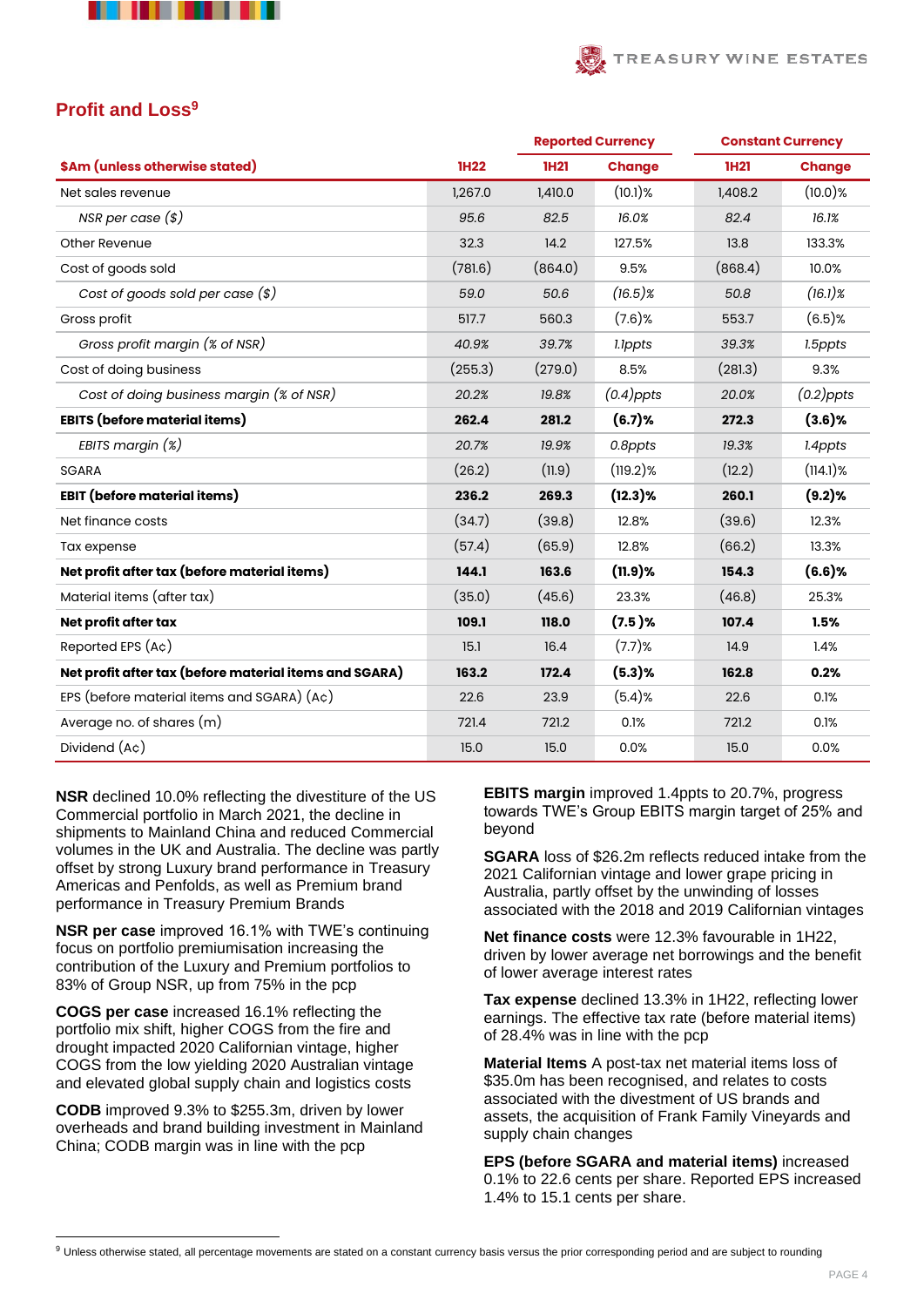



# **Divisional Performance Overview**

### **Penfolds<sup>10</sup>**

|                                |             |             | <b>Reported Currency</b> | <b>Constant currency</b> |              |
|--------------------------------|-------------|-------------|--------------------------|--------------------------|--------------|
| A\$m (unless otherwise stated) | <b>1H22</b> | <b>1H21</b> | $\%$                     | <b>1H21</b>              | $\%$         |
| Volume (m 9Le)                 | 1.1         | 1.3         | $(15.8)$ %               | 1.3                      | $(15.8)$ %   |
| NSR (A\$m)                     | 382.7       | 457.3       | $(16.3)$ %               | 457.2                    | $(16.3)$ %   |
| ANZ                            | 114.3       | 108.8       | 5.1%                     | 108.8                    | 5.1%         |
| Asia                           | 203.8       | 297.5       | $(31.5)\%$               | 297.4                    | $(31.5)$ %   |
| Americas                       | 35.4        | 25.7        | 37.9%                    | 25.4                     | 39.3%        |
| <b>EMEA</b>                    | 29.2        | 25.3        | 15.4%                    | 25.6                     | 14.3%        |
| NSR per case (A\$)             | 343.2       | 345.3       | $(0.6)$ %                | 345.2                    | $(0.6)$ %    |
| EBITS (A\$m)                   | 165.1       | 203.9       | $(19.0)$ %               | 200.0                    | $(17.4)$ %   |
| EBITS margin $(x)$             | 43.1%       | 44.6%       | $(1.4)$ ppts             | 43.7%                    | $(0.6)$ ppts |

#### **Financial performance**

**Volume** and **NSR** declined 15.8% and 16.3% respectively, driven by:

- The decline in shipments to Mainland China;
- Partly offset by strong momentum across the portfolio in priority global markets and channels, with division NSR outside of Mainland China increasing by 49.1% in 1H22

**NSR per case** was in line with the pcp, with Penfolds global pricing structure retained consistently across all markets

**COGS per case** increased 3.7%, including higher cost Premium portfolio releases from the 2020 Australian vintage

**CODB** improved 19.2%, driven by reduced costs in Mainland China (net of reinvestment to other global markets) and a temporary re-phasing of overheads and promotional investment that will begin to normalise in 2H22

**EBITS** declined 17.4% to \$165.1m, and **EBITS margin** declined 0.6ppts to 43.1%; excluding Mainland China, EBITS increased 32.1% in 1H22

#### **Division insights**

- Key 1H22 execution highlights include:
	- Distribution, volume and NSR growth achieved across priority markets, reflecting the continuing momentum behind Penfolds global execution strategy
	- Delivery of strong growth in Asia, where NSR in regional markets ex-Mainland China increased 119%, supported by strong depletion trends, and inventory days remain in line with the prior year
	- Successful activation of key brand building platforms, including sponsorship of the VRC Derby Day in Australia, participation in the 2021 China International Import Expo and launch of the inaugural Penfolds barrel NFTs
- While retail and e-commerce channels delivered strong performance, pandemic related disruptions continued to impact on-premise and global travel retail channels. Positive signs of improvement were evident in a number of key markets across Asia late in 1H22
- Penfolds is transitioning to a single global release date for its multi country of origin portfolio, commencing in August 2022 when the Australian, Californian and French country of origin wines will be released as the Penfolds Collection. As a result, the Californian and French portfolio releases that were due in 2H22 will now be deferred to 1H23
- F22 EBITS are expected to be slightly weighted to the first half, by approximately 1-2%, reflecting the timing of the annual Penfolds release and key gift giving occasions in addition to the change in the northern hemisphere market release dates

<sup>&</sup>lt;sup>10</sup> Unless otherwise stated, all percentage or dollar movements from prior periods are pre-material items on a constant currency basis versus the prior corresponding period and are subject to rounding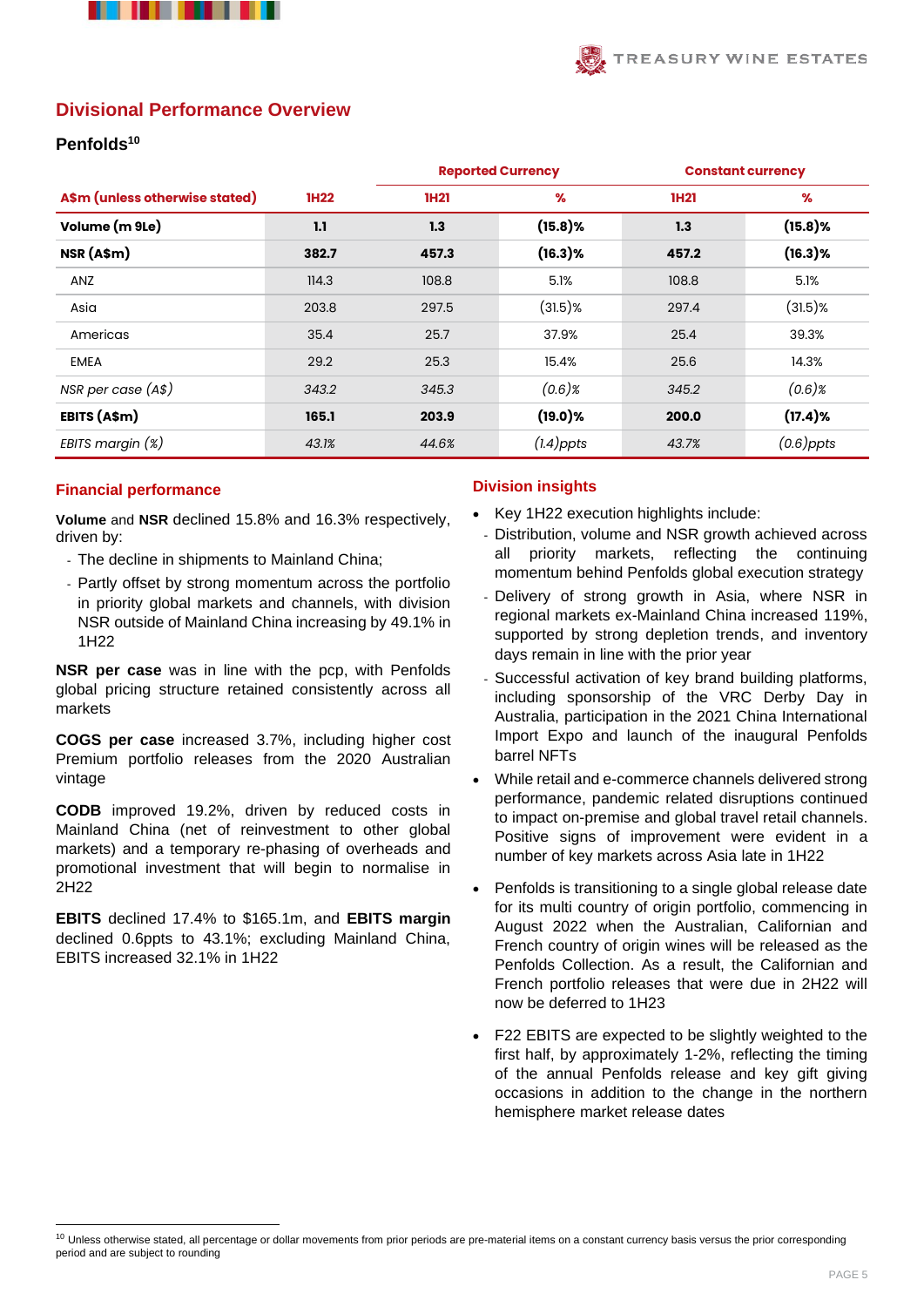



## **Divisional Performance Overview**

#### **Treasury Americas<sup>11</sup>**

|                                |             | <b>Reported Currency</b> |            |             | <b>Constant Currency</b> |                         |  |  |
|--------------------------------|-------------|--------------------------|------------|-------------|--------------------------|-------------------------|--|--|
| A\$m (unless otherwise stated) | <b>1H22</b> | <b>1H21</b>              | $\%$       | <b>1H21</b> | %                        | % Organic <sup>12</sup> |  |  |
| Volume (m 9Le)                 | 4.0         | 6.6                      | $(39.0)\%$ | 6.6         | $(39.0)$ %               | (5.5)%                  |  |  |
| <b>NSR</b>                     | 465.9       | 509.4                    | $(8.5)$ %  | 504.5       | $(7.7)$ %                | 13.6%                   |  |  |
| ANZ                            |             |                          |            |             |                          |                         |  |  |
| Asia                           |             |                          |            |             |                          |                         |  |  |
| Americas                       | 465.9       | 509.4                    | $(8.5)$ %  | 504.5       | $(7.7)$ %                | 13.6%                   |  |  |
| <b>EMEA</b>                    |             |                          |            |             |                          |                         |  |  |
| NSR per case (A\$)             | 116.3       | 77.6                     | 49.9%      | 76.9        | 51.3%                    | 20.2%                   |  |  |
| <b>EBITS</b>                   | 85.2        | 71.7                     | 18.8%      | 67.1        | 26.9%                    | 46.0%                   |  |  |
| EBITS margin $(x)$             | 18.3%       | 14.1%                    | 4.2ppts    | 13.3%       | 5.0ppts                  | 3.9ppts                 |  |  |

#### **Financial performance**

**Volume** and **NSR** declined 39.0% and 7.7% respectively, driven by:

- The divestiture of the US Commercial brand portfolio in March 2021
- On an organic basis, NSR grew 13.6% led by strong Luxury portfolio growth, supported by distribution and velocity gains as well as progressive re-opening of cellar doors and on-premise, partly offset by declines in US\$8-11 price point brands
- Shipments were ahead of depletions by approximately 0.3m cases due to one-off, distributor stocking as part of the distributor model change in California to RNDC

**NSR per case** increased 51.3% reflecting significantly improved portfolio mix, with the Premium and Luxury portfolios now contributing 91% of divisional NSR (up from 73% in 1H21)

**COGS per case** increased 41.4%, driven predominantly by the improved portfolio mix in addition to higher COGS from recent vintages

**CODB** improved 8.6% and includes insurance proceeds relating to lost profits from the ongoing closure of cellar doors following the 2020 Californian wildfires

**EBITS** increased 26.9% to \$85.2m, with **EBITS margin** improving 5.0ppts to 18.3%; on an organic basis, EBITS increased 46.0%

#### **Division insights**

- Key 1H22 execution highlights include:
	- − Continued momentum in the TWE priority brand portfolio, which grew NSR by 18.8%, led by strong recovery in on-premise and cellar doors
	- − Outstanding innovation success, with 19 Crimes Cali Rose the leading US wine market innovation of 2021<sup>13</sup>, marking the second consecutive year that Treasury Americas has achieved this result
	- − Successful transition of distribution arrangements in California and Texas to RNDC, with performance gaining momentum in 2Q22
	- Substantial completion of significant changes in brand portfolio and asset base, including the acquisition of Frank Family Vineyards and the divestment of Provenance, Chateau St Jean and surplus supply chain assets, with disciplined capital allocation supporting Treasury Americas transition to a premium focused business
- Premiumisation remains a dominant theme in the US wine market, with continued growth in the above US\$11 price points offsetting declines below US\$11; restoring momentum in Treasury Americas US\$8-11 portfolio will be a key execution priority in 1H22
- Supply chain and logistics costs are expected to remain elevated in 2H22, with price increases to be implemented across select portfolio brands to partly mitigate impacts
- Trading conditions for the remainder of F22 are expected to remain broadly consistent with those in 1H22

<sup>&</sup>lt;sup>11</sup> Unless otherwise stated, all percentage or dollar movements from prior periods are pre-material items on a constant currency basis versus the prior corresponding period and are subject to rounding<br><sup>12</sup> On a constant currency basis, excluding the contribution of divested portfolio brands. 1H21 US commercial brand portfolio contribution, divested in March 2021, was

<sup>2.5</sup>m cases and NSR \$112.0m; 1H22 contribution of Provenance and Chateau St Jean, divested in November and December 2021 respectively, was 0.2m cases and NSR \$20.1m

<sup>13</sup> IRI, Total US MULO+Convenience, calendar year ending 26 December 2021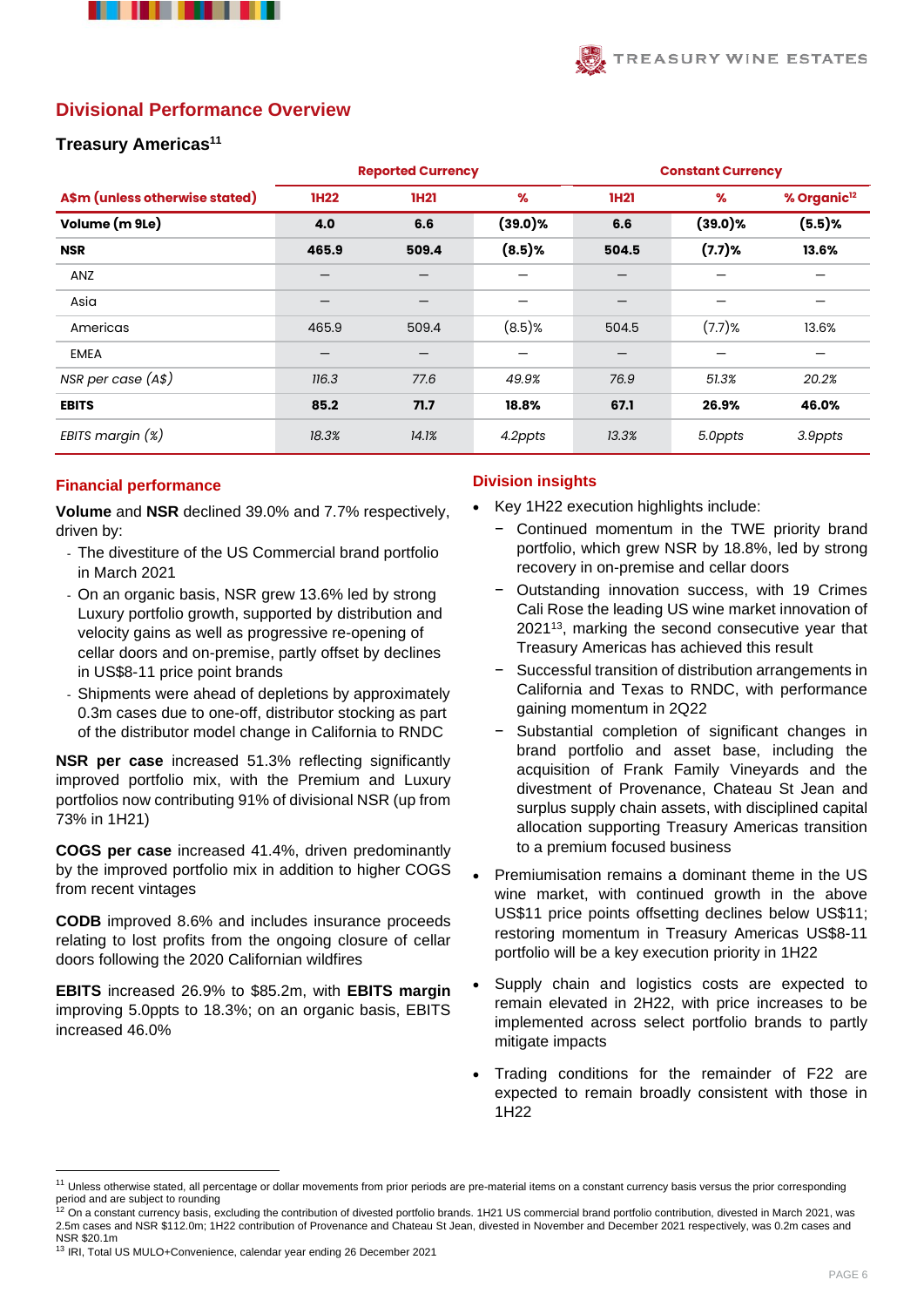



## **Divisional performance overview**

#### **Treasury Premium Brands<sup>14</sup>**

|                                |             |             | <b>Reported Currency</b> | <b>Constant currency</b> |            |
|--------------------------------|-------------|-------------|--------------------------|--------------------------|------------|
| A\$m (unless otherwise stated) | <b>1H22</b> | <b>1H21</b> | $\%$                     | <b>1H21</b>              | %          |
| Volume (m 9Le)                 | 8.1         | 9.2         | $(11.7)$ %               | 9.2                      | $(11.7)$ % |
| <b>NSR</b>                     | 418.4       | 443.2       | $(5.6)$ %                | 446.5                    | $(6.3)$ %  |
| ANZ                            | 203.9       | 215.1       | $(5.2)$ %                | 215.4                    | $(5.3)$ %  |
| Asia                           | 35.7        | 35.6        | 0.3%                     | 35.5                     | 0.7%       |
| Americas                       | —           |             |                          | $\overline{\phantom{0}}$ |            |
| <b>EMEA</b>                    | 178.7       | 192.5       | $(7.2)$ %                | 195.6                    | $(8.6)$ %  |
| NSR per case (A\$)             | 51.5        | 48.2        | 6.9%                     | 48.5                     | 6.1%       |
| <b>EBITS</b>                   | 39.0        | 32.7        | 19.3%                    | 32.3                     | 20.7%      |
| EBITS margin $(x)$             | 9.3%        | 7.4%        | 1.9ppts                  | 7.2%                     | 2.1ppts    |

#### **Financial Performance**

**Volume** and **NSR** declined 11.7% and 6.3% respectively, driven by:

- − Reduced Commercial portfolio volumes in EMEA and ANZ, most notably through the UK retail channel following heightened pandemic related demand in 1H21
- Partly offset by strong Premium portfolio growth in EMEA and Asia

**NSR per case** increased 6.1%, reflecting improved portfolio mix, with the Premium and Luxury portfolios contributing 58% of divisional NSR (up from 52% in 1H21)

**COGS per case** increased 4.4%, driven by the improved portfolio mix, higher cost releases from the 2020 Australian vintage and elevated global supply chain costs

**CODB** improved 10.9% reflecting more focused, prioritised brand investment, lower commercial portfolio volumes and the timing of key promotional activity in F22

**EBITS** increased 20.7% to \$39.0m, and **EBITS margin** improved 2.1ppts to 9.3.%

#### **Division insights**

- Key 1H22 execution highlights include:
	- − Positive early momentum towards delivery of key divisional financial priorities, including portfolio premiumisation, EBITS growth and EBITS margin expansion
	- − Continued innovation-led portfolio growth, including the launch of the Wolf Blass Zero alcohol range, new varietals for Pepperjack and the release of additional 19 Crimes brand tiers in EMEA where there were strong distribution gains across key markets, supporting brand NSR growth of 45%
	- Expansion of the multi-COO portfolio, with new brand offerings for Rawson's Retreat and Blossom Hill sourced from Chile and Spain respectively
- Supply chain costs and logistics are expected to remain elevated in 2H22, with price increases planned to be implemented across select portfolio brands to partly mitigate impacts
- Trading conditions for the remainder of F22 are expected to remain broadly consistent with those in 1H22 across key global markets and channels

<sup>&</sup>lt;sup>14</sup> Unless otherwise stated, all percentage or dollar movements from prior periods are pre-material items on a constant currency basis versus the prior corresponding period and are subject to rounding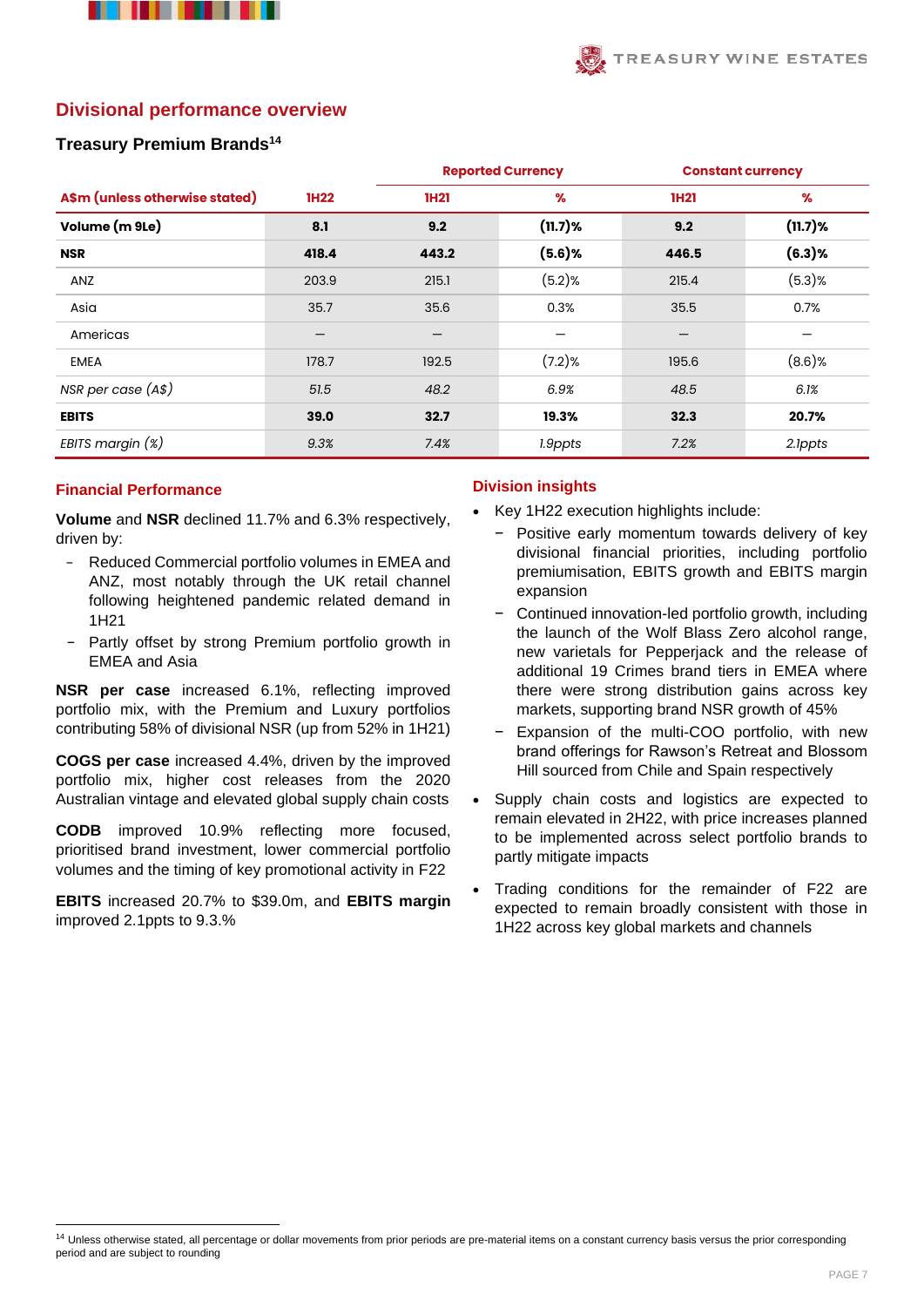

# TREASURY WINE ESTATES

# **Balance Sheet (condensed)<sup>15</sup>**

| A\$m                        | <b>1H22</b> | <b>F21</b> | <b>1H21</b> |
|-----------------------------|-------------|------------|-------------|
| Cash & cash equivalents     | 616.6       | 448.1      | 480.8       |
| <b>Receivables</b>          | 622.1       | 622.0      | 511.5       |
| <b>Current inventories</b>  | 917.2       | 839.7      | 826.7       |
| Non-current inventories     | 966.7       | 1,056.8    | 1,041.8     |
| Property, plant & equipment | 1,392.3     | 1,322.5    | 1,335.7     |
| Right to use lease assets   | 436.3       | 448.4      | 475.5       |
| Agricultural assets         | 29.5        | 33.8       | 40.7        |
| Intangibles                 | 1,456.6     | 1,155.5    | 1,169.6     |
| <b>Tax assets</b>           | 172.6       | 183.7      | 166.6       |
| Assets held for sale        | 30.8        | 140.2      | 45.7        |
| Other assets                | 22.7        | 33.5       | 53.6        |
| <b>Total assets</b>         | 6,663.4     | 6,284.2    | 6,147.1     |
| Payables                    | 686.8       | 703.6      | 673.0       |
| Interest bearing debt       | 1,270.1     | 915.2      | 903.4       |
| Lease liabilities           | 603.1       | 612.6      | 639.5       |
| <b>Tax liabilities</b>      | 324.6       | 330.7      | 306.3       |
| Provisions                  | 100.4       | 104.8      | 53.7        |
| Other liabilities           | 17.9        | 26.1       | 40.5        |
| <b>Total liabilities</b>    | 3,002.9     | 2,693.0    | 2,616.4     |
| <b>Net assets</b>           | 3,660.5     | 3,591.2    | 3,530.7     |

**Net assets** increased \$69.3m to \$3,660.5m in 1H22. Adjusting for foreign exchange rate movements, net assets increased by \$30.4m

**Inventory** declined \$12.6m to \$1,883.9m in 1H22.

Versus 31 December 2020, inventory increased by \$15.4m:

- Current inventory increased \$90.5m to \$917.2m reflecting improved demand expectations for the Penfolds and Treasury Americas portfolios in addition to the acquisition of Frank Family Vineyards
- Non-current inventory declined \$75.1m to \$966.7m, driven by the smaller 2021 Californian vintage intake, partly offset by the 2021 Australian vintage intake and the acquisition of Frank Family Vineyards
- Luxury inventory increased 17% to \$1,256m

**Property, Plant & Equipment** increased \$69.8m to \$1,392.3m driven by the Frank Family Vineyard acquisition and foreign currency movements<sup>16</sup>

**Intangible assets** increased by \$301.1m to \$1,456.6m, driven by the acquisition of Frank Family Vineyards and foreign currency movements

**Assets held for sale** declined \$109.4m, driven by the divestment of Provenance, Chateau St Jean and surplus supply chain assets in the US

**Provisions** includes employee provisions and allowance for future repairs on leased assets damaged by the Californian wildfires, which are recoverable under insurance

**Net Borrowings<sup>17</sup>** (including lease liabilities) increased by \$176.9m to \$1,256.6m, with interest bearing debt increasing by \$354.9m following the acquisition of Frank Family Vineyards, partly offset by cash proceeds from asset divestments.

Cash increased \$168.5m to \$616.6m driven by strong operating cash flow and cash proceeds from asset divestments in the United States.

### **Balance sheet leverage<sup>18</sup>**

Net debt to EBITDAS 1.8x, up from 1.7x in F21. For financial covenant reporting purposes, which excludes the capitalisation of leases, Net debt to EBITDAS was 1.2x and interest cover was 13.5x

<sup>&</sup>lt;sup>15</sup> Unless otherwise stated, balance sheet percentage or dollar movements from the previous period are on a reported currency basis

<sup>&</sup>lt;sup>16</sup> Frank Family Vineyard values are preliminary values prior to purchase price accounting

<sup>17</sup> Interest bearing debt *includes* fair value adjustments related to derivatives that are in a fair value hedge relationship on a portion of US Private Placement notes: 1H22 +\$15.2m, 1H21 +\$31.2m <sup>18</sup> Credit metrics adjusted to include last twelve months EBITS / EBITDAS for Frank Family Vineyards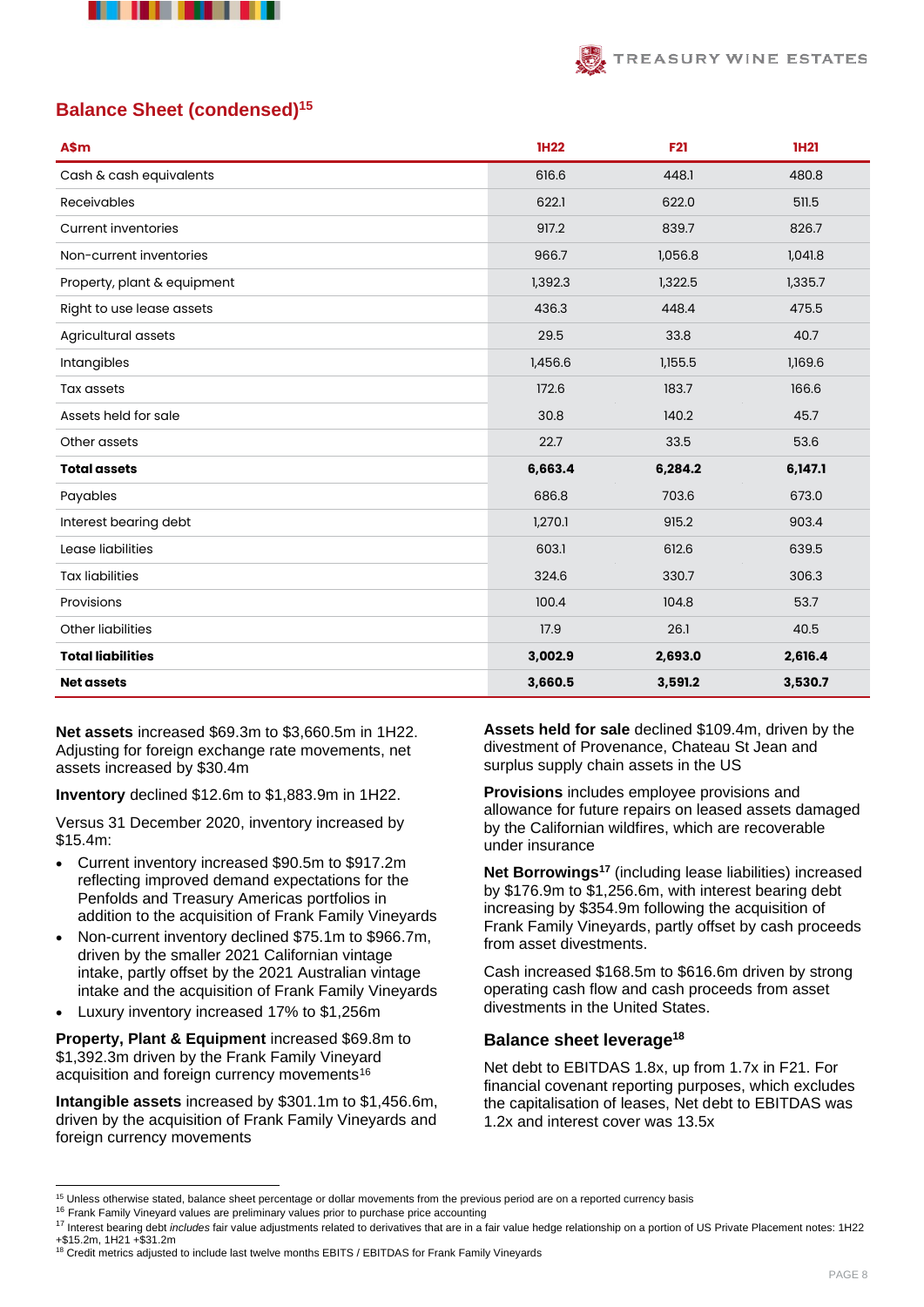



# **Cash flow – reconciliation of net debt**<sup>19</sup>

| A\$m                                                                                   | <b>1H22</b> | <b>1H21</b> |
|----------------------------------------------------------------------------------------|-------------|-------------|
| <b>EBITDAS</b>                                                                         | 335.7       | 357.4       |
| Change in working capital                                                              | 52.9        | 85.2        |
| Other items                                                                            | (2.1)       | 19.7        |
| Net operating cash flows before financing costs, tax & material items                  | 386.5       | 462.3       |
| <b>Cash conversion</b>                                                                 | 115.1%      | 129.3%      |
| Payments for capital expenditure                                                       | (58.6)      | (63.0)      |
| Payments for subsidiaries                                                              | (429.0)     |             |
| Proceeds from sale of assets                                                           | 1.5         | 2.7         |
| Cash flows after net capital expenditure, before financing costs, tax & material items | (99.5)      | 402.0       |
| Finance costs paid                                                                     | (34.2)      | (39.6)      |
| Tax paid                                                                               | (50.9)      | (81.1)      |
| Cash flows before dividends & material items                                           | (184.6)     | 281.3       |
| Dividends/distribution paid                                                            | (93.8)      | (55.1)      |
| Cash flows after dividends before material items                                       | (278.4)     | 226.3       |
| Material item cash flows - proceeds from US asset sales                                | 162.8       | 56.0        |
| Material items cash flows - other costs                                                | (19.1)      | (19.1)      |
| (On-market share purchases) / issue of shares                                          | (10.3)      | 0.9         |
| Total cash flows from activities (before debt)                                         | (145.0)     | 264.0       |
| Net (repayment) / proceeds from borrowings                                             | 307.0       | (217.7)     |
| <b>Total cash flows from activities</b>                                                | 162.0       | 46.2        |
|                                                                                        |             |             |
| Opening net debt                                                                       | (1,057.7)   | (1,434.2)   |
| Total cash flows from activities (above)                                               | (145.0)     | 264.0       |
| Net lease liability additions                                                          | (0.7)       | (30.0)      |
| Debt revaluation and foreign exchange movements                                        | (37.4)      | 169.7       |
| (Increase) / Decrease in net debt                                                      | (183.2)     | 403.7       |
| Closing net debt <sup>20</sup>                                                         | (1, 240.9)  | (1,030.5)   |

**Cash conversion** of 115.1% reflects continued strong operating cash flow performance in addition to impacts from the lower 2021 California vintage intake and earlier sales phasing of 1H22 shipments to reduce supply chain risks. Excluding the net change in noncurrent Luxury and Premium inventory, cash conversion was 94.1%

**Capital expenditure** (capex) of \$58.6m comprised maintenance and replacement capex of \$30.0m and growth capex of \$28.6m, including the progression of investment in South Australian Luxury winemaking infrastructure. F22 capex is now expected to be up to \$120m, down from \$150m previously, as a result of supply chain and labour constraints which will result in deferred implementation of a number of projects

**Investment in subsidiaries** of \$429.0m is driven by the acquisition of Frank Family Vineyards in December 2021, in addition to the purchase of supply assets in the Bordeaux region of France

**Material item cash flows** includes the divestiture of vineyard assets in California and a portion of the US commercial brand portfolio, partly offset by investment in luxury winemaking infrastructure in South Australia and restructuring costs relating to the new divisional model

With respect to the confirmed total net cash proceeds of approximately \$300m from divestments in Treasury Americas, approximately \$235m had been received as cash by 31 December 2021, with the remainder expected to be received by the end of calendar year 2022

<sup>19</sup> Unless otherwise stated, cash flow percentage or dollar movements from the previous period are on a reported currency basis

<sup>20</sup> Net debt *excludes* fair value adjustments related to derivatives in a fair value hedge relationship on a portion of US Private Placement notes: 1H22 +\$15.2m 1H21 +\$31.2m)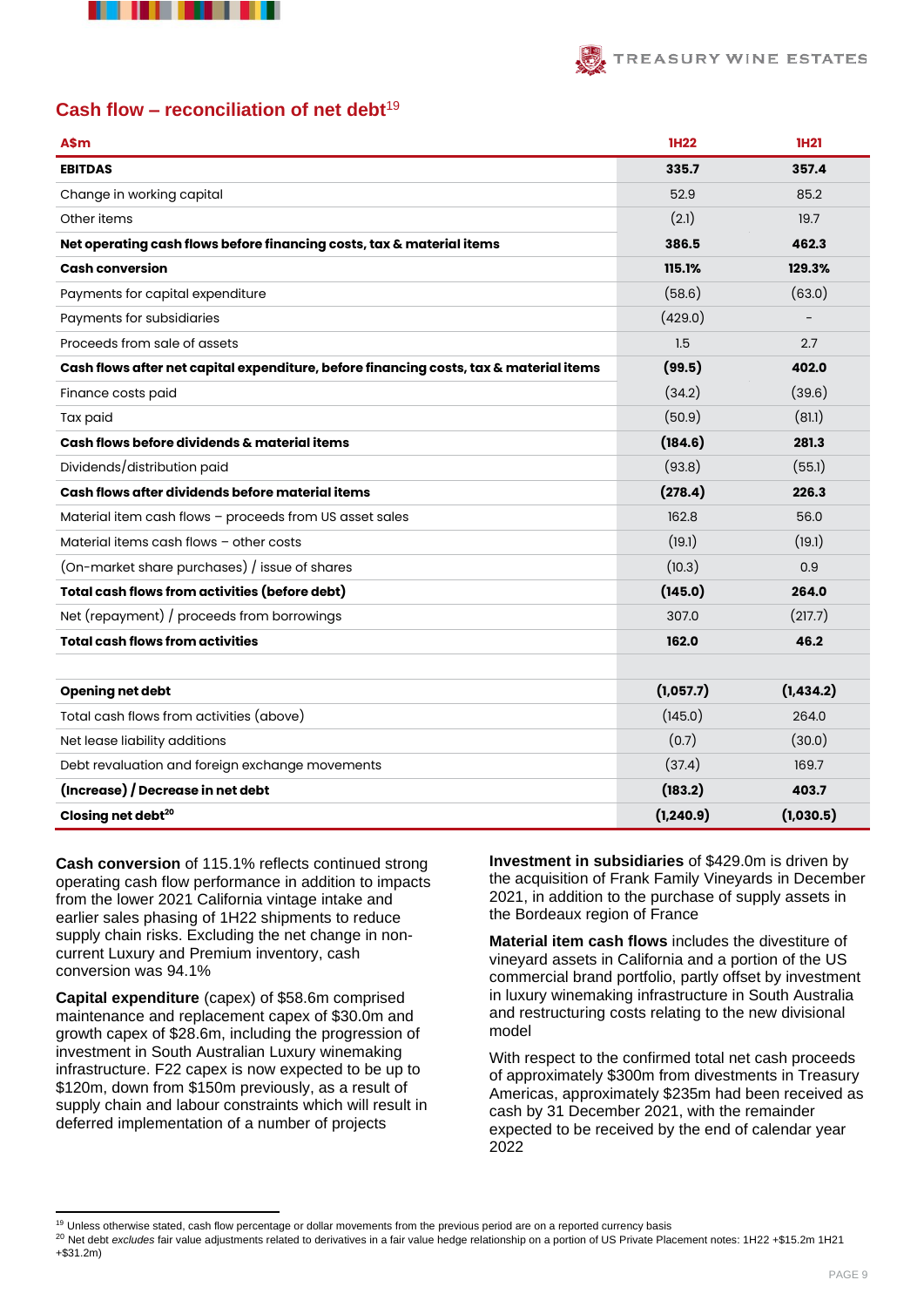



# **Vintage update**

#### **Australia**

Vintage 2022 growing conditions have been mixed to date, with welcome early winter/spring rainfall at the start of the season followed by pockets of frost across key growing regions, in addition to hailstorms in the Barossa Valley and Adelaide Hills. It has been a mild and dry summer in all key viticultural regions, with current expectations for average yields in inland regions and lighter yields in cooler regions. Proactive adjustments to sourcing will continue to be made in response to Commercial category volume declines and changed demand expectations for Mainland China.

#### **California**

Vintage 2021 was lighter than average due to persistent drought conditions across California, yet quality is expected to be high, particularly for premium reds. Yields in Napa Valley and Sonoma County vineyards were more impacted than the Central Coast, which was assisted by early irrigation from ground water. The lower than average vintage 2021 has brought the market into supply deficit across a number of tiers and varietals, which has led to limited availability of bulk wine and upward pricing for fruit and bulk wine.

#### **New Zealand**

Vintage 2022 growing conditions for the Marlborough region have been positive, with warmer than average temperatures and average rainfall. Current expectations are for above-average industry tonnage across the regions. TWE is comfortable with the supply position for its NZ sourced portfolio compared to expectations for demand in F22 and F23.

#### **France**

Vintage 2021 industry volume was historically low due to the spring frost and challenging growing season. Quality was variable between key regions and sub regions, with Cabernet Sauvignon a standout in terms of high quality. Low supply of luxury red and white wine has led to price increases across the market. For TWE it was a good quality third vintage from Bordeaux despite the challenging weather conditions.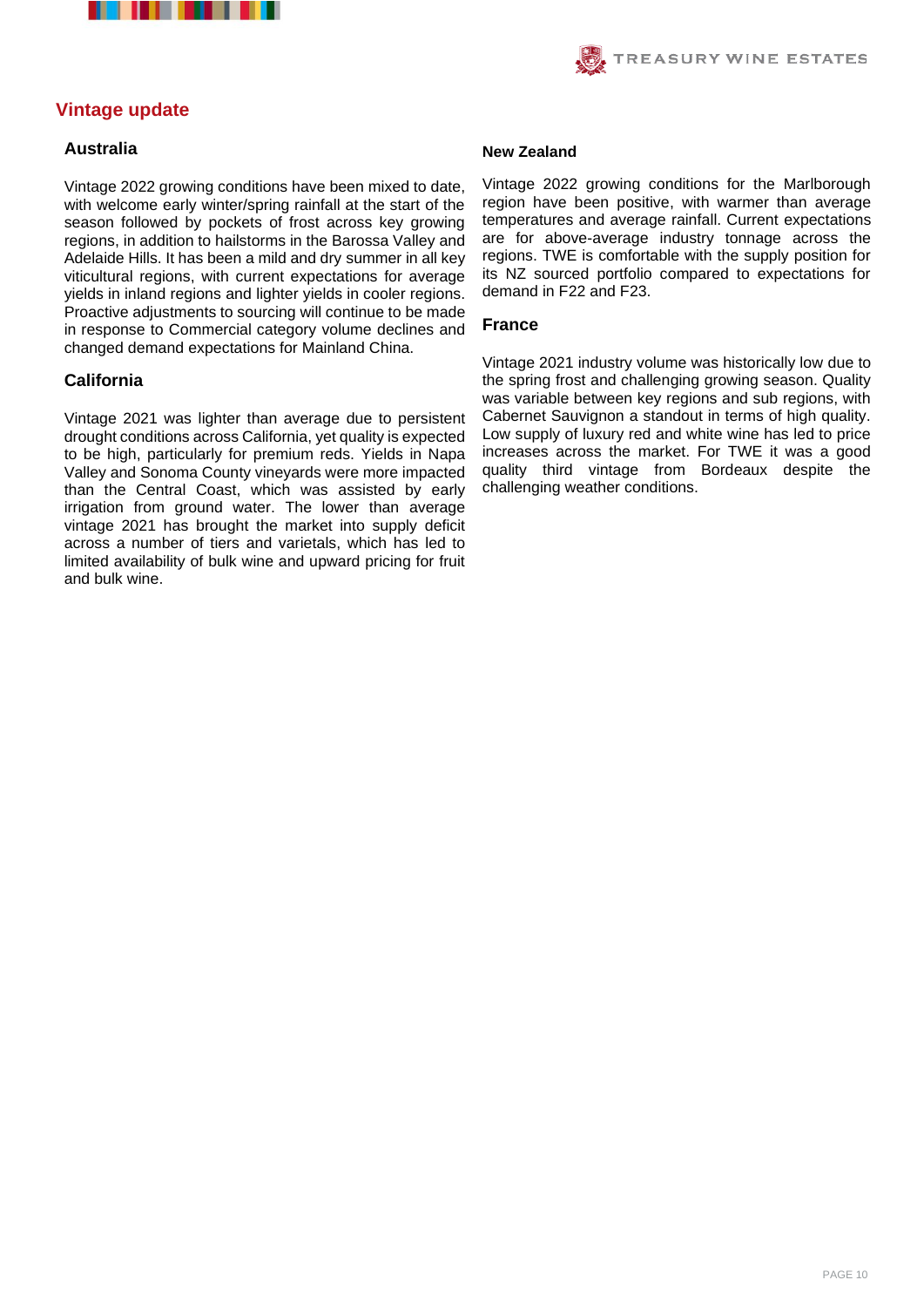



# **Definitions**

| <b>Term</b>                   | <b>Definition</b>                                                                                                                                                                                                                                                                                                                                                                                                                                                                                                                                  |
|-------------------------------|----------------------------------------------------------------------------------------------------------------------------------------------------------------------------------------------------------------------------------------------------------------------------------------------------------------------------------------------------------------------------------------------------------------------------------------------------------------------------------------------------------------------------------------------------|
| <b>Cash conversion</b>        | Net operating cash flows before financing costs, tax and material items divided by EBITDAS                                                                                                                                                                                                                                                                                                                                                                                                                                                         |
| <b>COO</b>                    | Country of origin                                                                                                                                                                                                                                                                                                                                                                                                                                                                                                                                  |
| <b>CODB</b>                   | Cost of doing business. Gross profit less EBITS. Excludes non-cash items as well as tax, the cost of the<br>Group's capital structure and non-operating transactions as a measure of underlying operational<br>costs                                                                                                                                                                                                                                                                                                                               |
| <b>COGS</b>                   | Cost of goods sold                                                                                                                                                                                                                                                                                                                                                                                                                                                                                                                                 |
| <b>Commercial wine</b>        | Wine that is sold at a retail shelf price below A\$10 (or equivalent) per bottle                                                                                                                                                                                                                                                                                                                                                                                                                                                                   |
| <b>EPS</b>                    | Earnings per share                                                                                                                                                                                                                                                                                                                                                                                                                                                                                                                                 |
| <b>EBITDAS</b>                | Earnings before interest, tax, depreciation, amortisation, material items and SGARA                                                                                                                                                                                                                                                                                                                                                                                                                                                                |
| <b>EBITS</b>                  | Earnings before interest, tax, material items and SGARA                                                                                                                                                                                                                                                                                                                                                                                                                                                                                            |
| <b>EBITS margin</b>           | EBITS divided by Net sales revenue                                                                                                                                                                                                                                                                                                                                                                                                                                                                                                                 |
| <b>Exchange rates</b>         | Average exchange rates used for profit and loss purposes in IH22: AUD/USD 0.7321 (IH21: AUD/USD<br>$(0.7227)$ , AUD/GBP 0.5369 (IH21: AUD/GBP 0.5536)<br>Period end exchange rates used for balance sheet items in IH22: AUD/USD 0.7252 (IH21: AUD/USD<br>0.7686), AUD/GBP 0. 5372 (IH21: AUD/ GBP 0.5644)                                                                                                                                                                                                                                         |
| <b>Luxury wine</b>            | Wine that is sold at a retail shelf price above A\$30 (or equivalent) per bottle                                                                                                                                                                                                                                                                                                                                                                                                                                                                   |
| <b>Material items</b>         | Items of income or expense which have been determined as being sufficiently significant by their<br>size, nature or incidence and are disclosed separately to assist in understanding the Group's<br>financial performance                                                                                                                                                                                                                                                                                                                         |
| <b>Net Debt to EBITDAS</b>    | Ratio of Net Debt to EBITDAS includes capitalised leases per AASB 16 Leases                                                                                                                                                                                                                                                                                                                                                                                                                                                                        |
| <b>Net Operating Cashflow</b> | Operating cash flow before finance costs, tax and material items                                                                                                                                                                                                                                                                                                                                                                                                                                                                                   |
| <b>NPAT</b>                   | Net profit after tax                                                                                                                                                                                                                                                                                                                                                                                                                                                                                                                               |
| <b>NSR</b>                    | Net sales revenue                                                                                                                                                                                                                                                                                                                                                                                                                                                                                                                                  |
| <b>Premium wine</b>           | Wine that is sold at a retail shelf price between A\$10 and A\$30 (or equivalent) per bottle                                                                                                                                                                                                                                                                                                                                                                                                                                                       |
| <b>ROCE</b>                   | Return on Capital Employed. EBITS divided by Capital Employed (at constant currency). Capital<br>Employed is the sum of average net assets (adjusted for SGARA) and average net debt                                                                                                                                                                                                                                                                                                                                                               |
| <b>SGARA</b>                  | Self-generating and re-generating assets. SGARA represents the difference between the fair value of<br>harvested grapes (as determined under AASB 141 Agriculture) and the cost of harvest. The fair value<br>gain or loss is excluded from Management EBITS so that earnings can be assessed based on the cost<br>of harvested grapes, rather than their fair value. This approach results in a better reflection of the<br>true nature of TWE's consumer branded and FMCG business and improved comparability with<br>domestic and global peers. |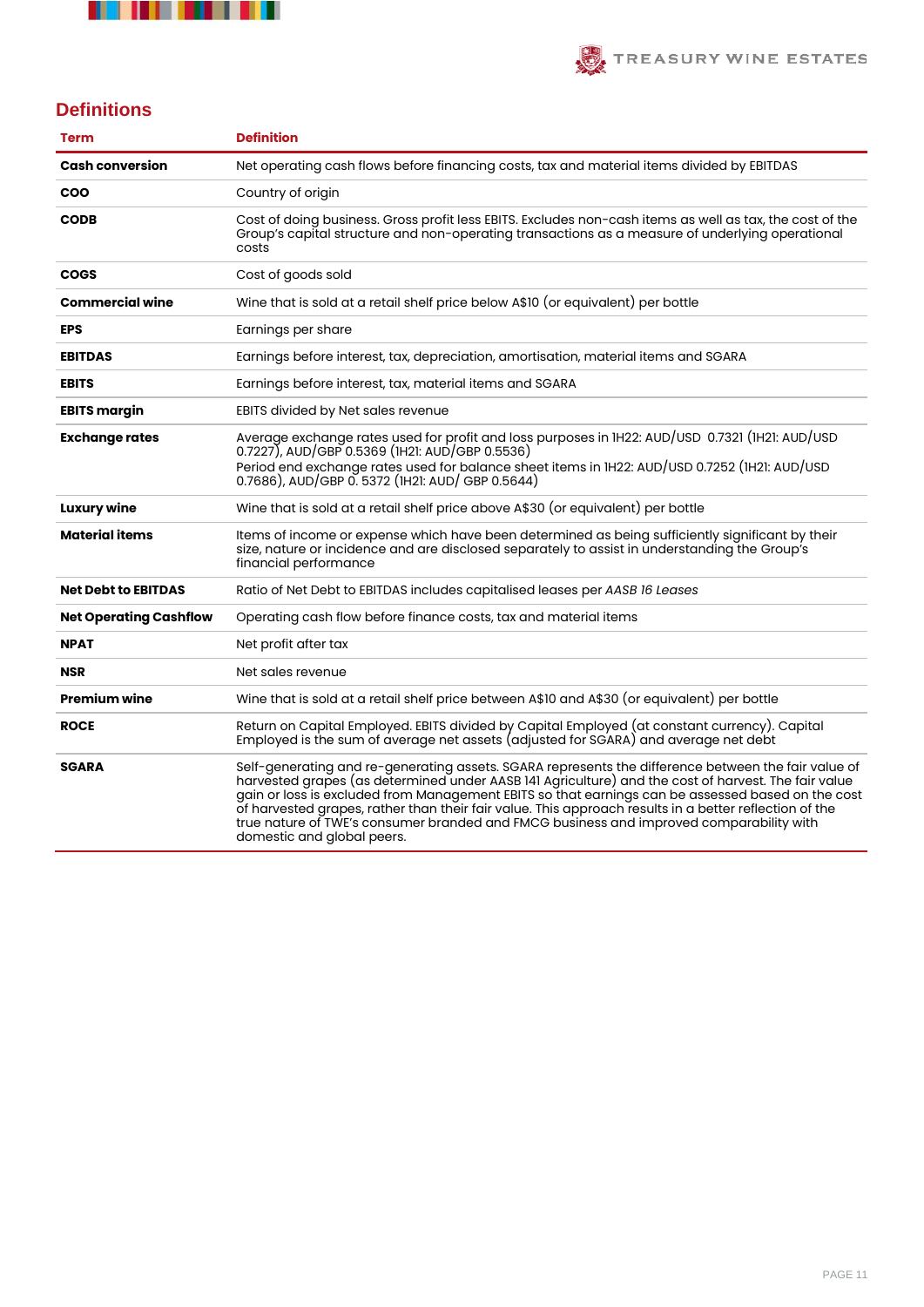



# **Appendix 1: Reconciliation of key performance measures**

# **A\$m (unless otherwise stated)**

| <b>Metric</b>                                                                                                                                                                                                                                                                                                                                                                                                                                                                                                                                                                   | <b>Management calculation</b>                | <b>1H22</b> | <b>1H21</b> |
|---------------------------------------------------------------------------------------------------------------------------------------------------------------------------------------------------------------------------------------------------------------------------------------------------------------------------------------------------------------------------------------------------------------------------------------------------------------------------------------------------------------------------------------------------------------------------------|----------------------------------------------|-------------|-------------|
|                                                                                                                                                                                                                                                                                                                                                                                                                                                                                                                                                                                 | Statutory net profit                         | 109.1       | 118.0       |
|                                                                                                                                                                                                                                                                                                                                                                                                                                                                                                                                                                                 | Income tax expense                           | 46.9        | 51.0        |
| Net finance costs<br><b>EBITS</b><br>Material items<br>SGARA (gain) / loss<br><b>EBITS</b><br><b>EBITS</b><br>Depreciation & Amortisation<br><b>EBITDAS</b><br><b>EBITDAS</b><br>Statutory net profit<br>Material items<br>Tax on material items<br><b>SGARA</b><br><b>EPS</b><br>Tax on SGARA<br>NPAT (before material items & SGARA)<br>EPS (cents)<br>EBITS (LTM)<br>Net assets<br>SGARA in inventory<br>Net debt<br>Capital employed - Current year<br>Net assets (CFX)<br><b>ROCE</b><br>SGARA in inventory (CFX)<br>Net debt (CFX)<br>Capital employed - Prior year (CFX) |                                              | 34.7        | 39.8        |
|                                                                                                                                                                                                                                                                                                                                                                                                                                                                                                                                                                                 |                                              | 45.6        | 60.5        |
|                                                                                                                                                                                                                                                                                                                                                                                                                                                                                                                                                                                 | Weighted average number of shares (millions) | 26.2        | 11.9        |
|                                                                                                                                                                                                                                                                                                                                                                                                                                                                                                                                                                                 |                                              | 262.4       | 281.2       |
|                                                                                                                                                                                                                                                                                                                                                                                                                                                                                                                                                                                 |                                              | 262.4       | 281.2       |
|                                                                                                                                                                                                                                                                                                                                                                                                                                                                                                                                                                                 | Average capital employed<br><b>ROCE</b>      | 73.3        | 76.2        |
|                                                                                                                                                                                                                                                                                                                                                                                                                                                                                                                                                                                 |                                              | 335.7       | 357.4       |
|                                                                                                                                                                                                                                                                                                                                                                                                                                                                                                                                                                                 |                                              | 109.1       | 118.0       |
|                                                                                                                                                                                                                                                                                                                                                                                                                                                                                                                                                                                 |                                              | 45.6        | 60.5        |
|                                                                                                                                                                                                                                                                                                                                                                                                                                                                                                                                                                                 |                                              | (10.6)      | (14.9)      |
|                                                                                                                                                                                                                                                                                                                                                                                                                                                                                                                                                                                 |                                              | 26.2        | 11.9        |
|                                                                                                                                                                                                                                                                                                                                                                                                                                                                                                                                                                                 |                                              | (7.1)       | (3.1)       |
|                                                                                                                                                                                                                                                                                                                                                                                                                                                                                                                                                                                 |                                              | 163.2       | 172.4       |
|                                                                                                                                                                                                                                                                                                                                                                                                                                                                                                                                                                                 |                                              | 721.4       | 721.2       |
|                                                                                                                                                                                                                                                                                                                                                                                                                                                                                                                                                                                 |                                              | 22.6        | 23.9        |
|                                                                                                                                                                                                                                                                                                                                                                                                                                                                                                                                                                                 |                                              | 491.5       | 437.8       |
|                                                                                                                                                                                                                                                                                                                                                                                                                                                                                                                                                                                 |                                              | 3,660.5     | 3,530.7     |
|                                                                                                                                                                                                                                                                                                                                                                                                                                                                                                                                                                                 |                                              | (29.5)      | (25.5)      |
|                                                                                                                                                                                                                                                                                                                                                                                                                                                                                                                                                                                 |                                              | 1,240.9     | 1,030.5     |
|                                                                                                                                                                                                                                                                                                                                                                                                                                                                                                                                                                                 |                                              | 4,871.9     | 4,535.7     |
|                                                                                                                                                                                                                                                                                                                                                                                                                                                                                                                                                                                 |                                              | 3,616.7     | 3,547.6     |
|                                                                                                                                                                                                                                                                                                                                                                                                                                                                                                                                                                                 |                                              | (23.9)      | (25.2)      |
|                                                                                                                                                                                                                                                                                                                                                                                                                                                                                                                                                                                 |                                              | 1,072.8     | 1,346.4     |
|                                                                                                                                                                                                                                                                                                                                                                                                                                                                                                                                                                                 |                                              | 4,665.6     | 4,868.8     |
|                                                                                                                                                                                                                                                                                                                                                                                                                                                                                                                                                                                 |                                              | 4,768.8     | 4,702.3     |
|                                                                                                                                                                                                                                                                                                                                                                                                                                                                                                                                                                                 |                                              | 10.3%       | 9.3%        |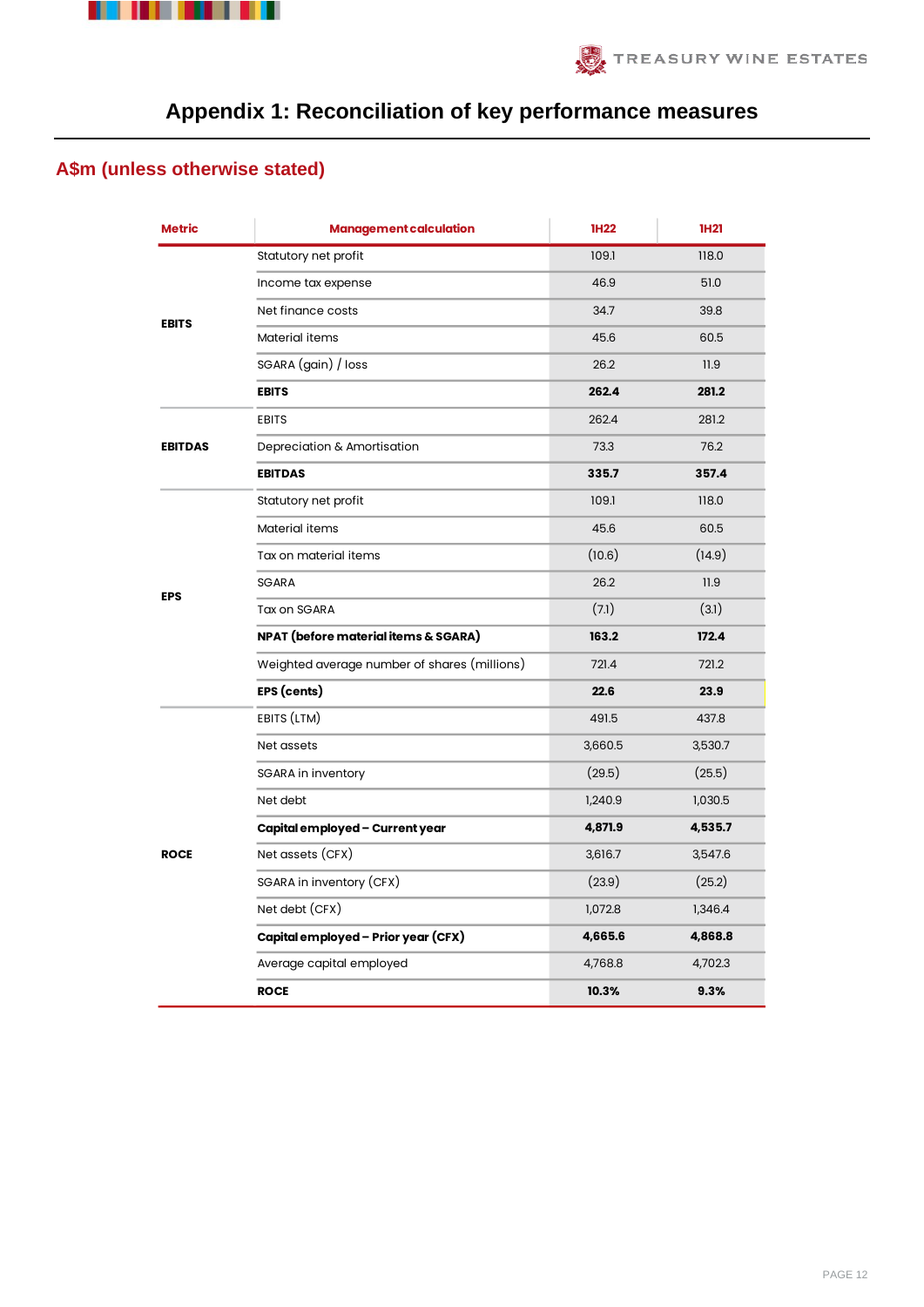



# **Appendix 2: Impact of cloud computing arrangements**

# **A\$m (unless otherwise stated)**

|                                                        |                 | <b>1H19</b>              |                 |                 | <b>1H20</b>                       |                 |                 | <b>1H21</b>              |                 |
|--------------------------------------------------------|-----------------|--------------------------|-----------------|-----------------|-----------------------------------|-----------------|-----------------|--------------------------|-----------------|
| \$Am (unless otherwise stated)                         | <b>Reported</b> | <b>Adjustment</b>        | <b>Restated</b> | <b>Reported</b> | <b>Adjustment</b>                 | <b>Restated</b> | <b>Reported</b> | <b>Adjustment</b>        | <b>Restated</b> |
| Volume (m 9L cases)                                    | 18.7            | $\overline{\phantom{0}}$ | 18.7            | 17.7            | $\overline{\phantom{0}}$          | 17.7            | 17.1            | $\overline{\phantom{0}}$ | 17.1            |
| Net sales revenue                                      | 1,507.7         | $\overline{\phantom{0}}$ | 1,507.7         | 1,536.1         | $\overbrace{\phantom{1232211}}$   | 1,536.1         | 1,410.0         | $\qquad \qquad -$        | 1,410.0         |
| NSR per case $(s)$                                     | 80.6            | $\overline{\phantom{0}}$ | 80.6            | 87.0            | $\overbrace{\phantom{123221111}}$ | 87.0            | 82.5            | $\overline{\phantom{m}}$ | 82.5            |
| Other Revenue                                          | 30.1            | $\overline{\phantom{0}}$ | 30.1            | 15.1            | $\overline{\phantom{0}}$          | 15.1            | 14.2            | $\overline{\phantom{0}}$ | 14.2            |
| Cost of goods sold                                     | (884.9)         | $\overline{\phantom{0}}$ | (884.9)         | (868.0)         | $\overline{\phantom{0}}$          | (868.0)         | (864.0)         | $\qquad \qquad -$        | (864.0)         |
| Cost of goods sold per case $(\$)$                     | 47.3            | $\overline{\phantom{0}}$ | 47.3            | 49.2            | $\overline{\phantom{0}}$          | 49.2            | 50.6            | $\qquad \qquad -$        | 50.6            |
| Gross profit                                           | 652.9           | -                        | 652.9           | 683.2           |                                   | 683.2           | 560.3           |                          | 560.3           |
| Gross profit margin (% of NSR)                         | 43.3%           | $\overline{\phantom{0}}$ | 43.3%           | 44.5%           |                                   | 44.5%           | 39.7%           | $\overline{\phantom{m}}$ | 39.7%           |
| Cost of doing business                                 | (306.0)         | (4.6)                    | (310.6)         | (316.5)         | (10.8)                            | (327.3)         | (276.1)         | (2.9)                    | (279.0)         |
| Cost of doing business margin (% of NSR)               | 20.3%           | 0.3ppts                  | 20.6%           | 20.6%           | 0.7ppts                           | 21.3%           | 19.6%           | 0.2ppts                  | 19.8%           |
| <b>EBITS</b>                                           | 346.9           | (4.6)                    | 342.3           | 366.7           | (10.8)                            | 355.9           | 284.1           | (2.9)                    | 281.2           |
| EBITS margin $(x)$                                     | 23.0%           | $(0.3)$ ppts             | 22.7%           | 23.9%           | $(0.7)$ ppts                      | 23.2%           | 20.1%           | $(0.2)$ ppts             | 19.9%           |
| <b>SGARA</b>                                           | (6.2)           |                          | (6.2)           | (2.6)           |                                   | (2.6)           | (11.9)          | $\qquad \qquad -$        | (11.9)          |
| <b>EBIT</b>                                            | 340.7           | (4.6)                    | 336.1           | 364.1           | (10.8)                            | 353.2           | 272.2           | (2.9)                    | 269.3           |
| Net finance costs                                      | (40.7)          | -                        | (40.7)          | (44.8)          |                                   | (44.8)          | (39.8)          |                          | (39.8)          |
| Tax expense                                            | (86.6)          | $\overline{\phantom{0}}$ | (86.6)          | (91.9)          |                                   | (91.9)          | (65.9)          | $\qquad \qquad -$        | (65.9)          |
| Net profit after tax (before material items)           | 213.4           | (4.6)                    | 208.9           | 227.4           | (10.8)                            | 216.6           | 166.5           | (2.9)                    | 163.6           |
| Material items (after tax)                             |                 | $\overline{\phantom{0}}$ |                 | (16.0)          |                                   | (16.0)          | (45.6)          | $\overline{\phantom{0}}$ | (45.6)          |
| Net profit after tax                                   | 213.4           | (4.6)                    | 208.9           | 211.4           | (10.8)                            | 200.6           | 120.9           | (2.9)                    | 118.0           |
| Reported EPS (Ac)                                      | 29.7            | (0.6)                    | 29.1            | 29.4            | (1.5)                             | 27.9            | 16.8            | (0.4)                    | 16.4            |
| Net profit after tax (before material items and SGARA) | 218.0           | (4.6)                    | 213.5           | 229.2           | (10.8)                            | 218.3           | 175.3           | (2.9)                    | 172.4           |
| EPS (before material items and SGARA) (Ac)             | 30.4            | (0.7)                    | 29.7            | 31.9            | (1.6)                             | 30.3            | 24.3            | (0.4)                    | 23.9            |
| Average no. of shares (m)                              | 718.3           | $\overline{\phantom{0}}$ | 718.3           | 719.5           | $\qquad \qquad -$                 | 719.5           | 721.2           | $\overline{\phantom{0}}$ | 721.2           |
| Dividend (Ac)                                          | 18.0            | $\overline{\phantom{0}}$ | 18.0            | 20.0            | $\overline{\phantom{0}}$          | 20.0            | 15.0            |                          | 15.0            |